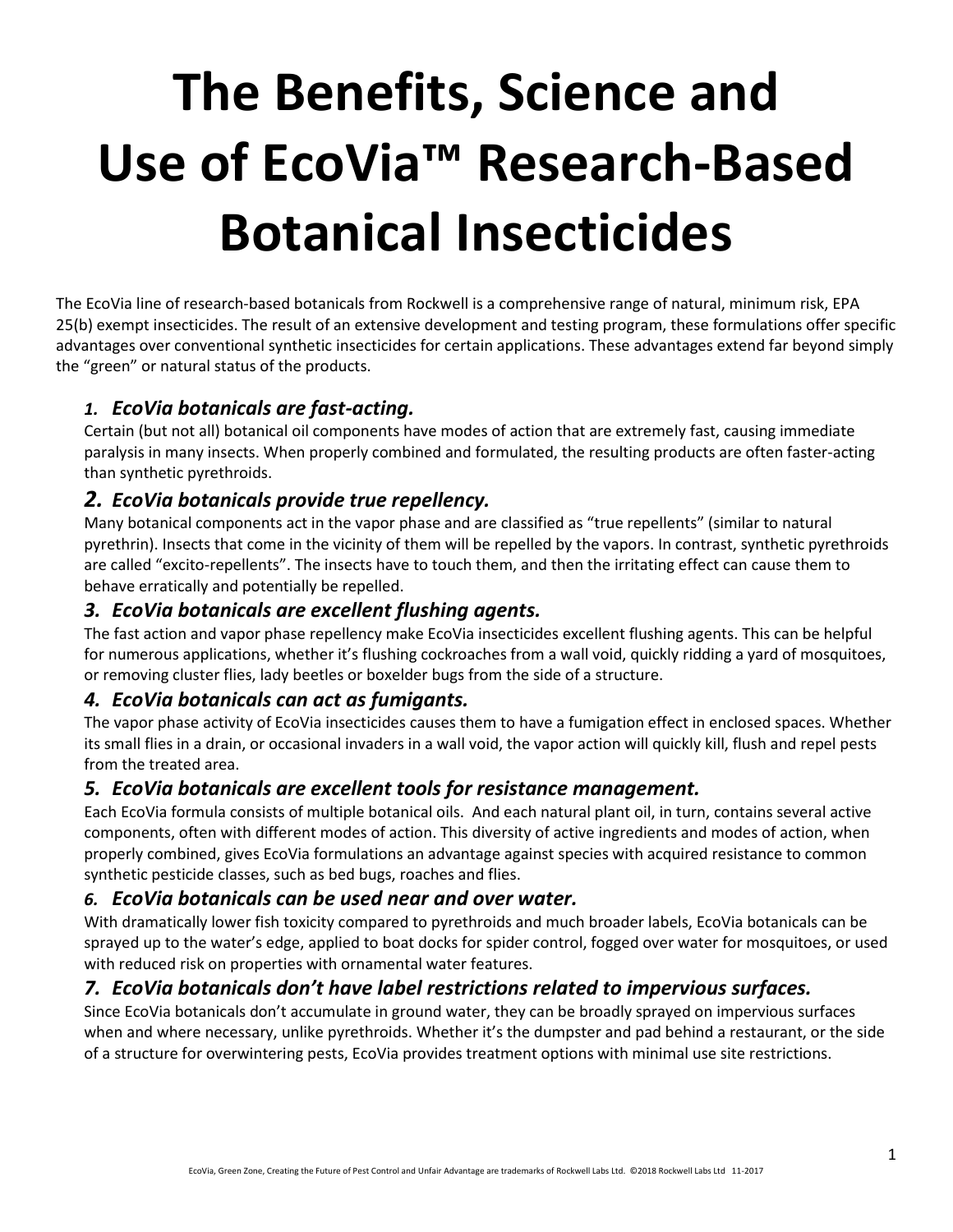# *8. EcoVia botanicals offer minimal risk to pollinators.*

Since EcoVia botanicals don't bio-accumulate in plants and in the environment, their risk to pollinators, outside of direct application to insects, is minimal. Also, the vapor-phase action will tend to repel pollinators from visiting treated plants while the treatment is active.

# *9. EcoVia botanicals don't require notifications in most states.*

While many states require notification before treatment on certain properties such as schools, most states exempt minimum risk, 25(b) pesticides from these requirements, allowing inspection and treatment to be completed in a single visit. Be sure to check your state regulations.

# *10.EcoVia botanicals are the most advance natural insecticide formulations available.*

Whatever your reason for choosing a botanical insecticide; the mode of action advantages, the lack of label restrictions or the green status of the products, you can rest assured that EcoVia insecticides represent the most advanced and most tested 25(b) exempt formulations on the market today. EcoVia botanicals offer the ideal combination of nature's active ingredients and modern formulation technology to provide highly effective solutions in the real world.

















## **EcoVia 3-in-1**

- Insecticide, miticide & fungicide
- For edible and ornamental plants, plus cannabis
- Can also be used in grain storage bins

### **EcoVia WD**

- Broad spectrum, with extended residual protection
- Use as a dust or wettable powder
- Perfect for spiders, overwintering pests and stinging insects

### **EcoVia G**

- **•** Broad spectrum, including mosquitoes & ticks
- Quick control & residual repellency
- Low use rate: 1-2 lbs per 1000 sq ft

#### **EcoVia MT**

- Formulated to kill/repel mosquitoes & ticks
- Low use rate: 0.33 oz/gal for mosquitoes & deer ticks
- For use in compressed air sprayers, mist blowers & foggers

#### **EcoVia EC**

- Broad spectrum control
- Perfect for perimeter, lawn and landscape treatment
- Mixes easily and stays in solution

#### **EcoVia WH**

- Fast knockdown of wasps, yellow jackets & hornets
- Foaming jet spray reaches up to 18 ft
- Water-based formula no oily residue

#### **EcoVia IB**

- Unique, pleasantly scented block emits insecticidal vapors
	- Repels insects from an area, kills insects in small enclosed spaces
- Perfect for fruit flies around beer taps and collection drains

#### **EcoVia CA**

- Kills roaches, ants, bed bugs and more
- Fast knockdown & residual kill / repellency
- For crack / crevice, void & space treatments